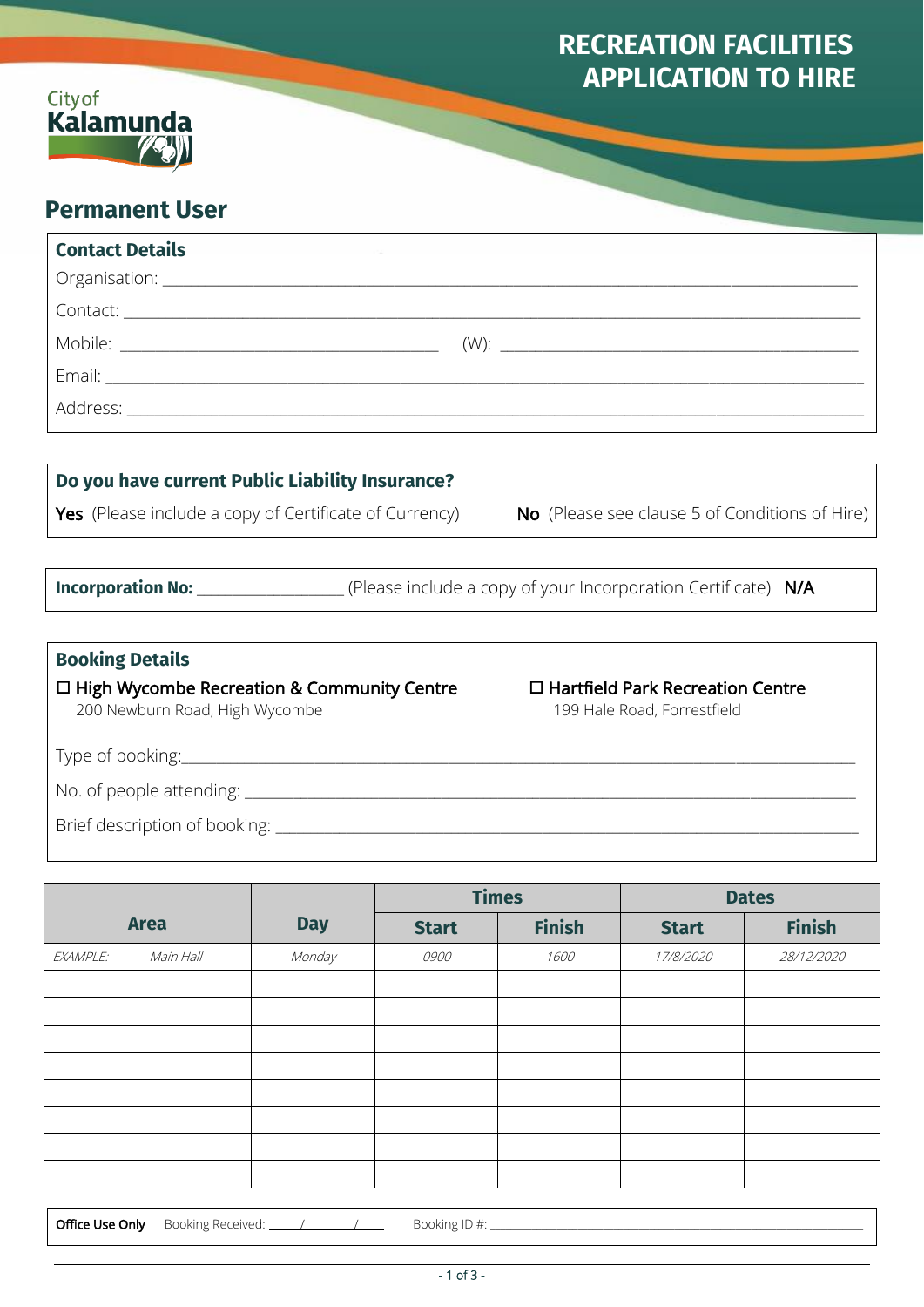# **Terms and Conditions**

# **1. REFUSAL**

ı

- 1.1. The City of Kalamunda reserves the right to refuse to hire the facility or any portion thereof without assigning any reason for refusal.
- 1.2. In addition, the City of Kalamunda reserves the right to refuse entry to the facility or any portion thereof to any person acting in an unruly, abusive or anti-social manner regardless of that person's status as a ticketed audience member, production personnel or any other association with the production or the hirer's entourage.

# **2. CANCELLATIONS**

- 2.1. The City of Kalamunda reserves the right to cancel any bookings. Such action would only be taken in the event of extreme necessity. Notice of cancellation would be given at the earliest possible date, and payments fully refunded. In the event of this happening, the City of Kalamunda waives liability for any losses or damages that may occur.
- 2.2. All cancellations of, or alterations to, an initial booking must be made in writing a minimum 48 hours prior to your event. Cancellations of less than 48 hours from a booking will be charged accordingly. Please email the Recreation Facilities Bookings Officer [Cheryl.delborrello@kalamunda.wa.gov.au](mailto:Cheryl.delborrello@kalamunda.wa.gov.au) or contact our staff on 9359 1700.

# **3. CHARGES**

- 3.1. All permanent bookings will be invoiced quarterly for any outstanding amounts owing.
- 3.2. Any costs for extra cleaning, security call outs or damage inside and/or outside of the facility will be charged to the Hirer.

## **4. BOND**

4.1. The City of Kalamunda uses electronic funds transfer to refund bonds. Please ensure you complete the required BSB and Account details on the application form. Bonds will automatically be returned, subject to compliance with the Conditions of Hire.

# **5. RISK MANAGEMENT/INSURANCE**

- 5.1. All permanent user groups are required to have current Public Liability Insurance and must provide a copy with their application.
- 5.2. Hirers have a duty of care to ensure they take all reasonable steps to provide a safe event or activity for the participants at the booked Facility.
- 5.3. Hold harmless the hirer agrees to hold the City of Kalamunda harmless for any liability arising

# **6. DECORATIONS**

- 6.1. The use of decorations and/or signage is not permitted in the facility without prior written permission from the City of Kalamunda. Request to decorate should be made at the time of booking. All approved decorations must be removed after completion of the booking.
- 6.2. Driving of nails and screws etc. into any part of the building fixtures and fittings, and the use of confetti, glitter or similar materials is strictly forbidden.
- 6.3. The use of a large number of candles, smoke devices or pyrotechnics is not permitted in the facilities as they will cause the fire alarm to activate.

# **7. SMOKING/FIRE ALARMS**

- 7.1. The City of Kalamunda has adopted a policy, which prohibits smoking inside any City facility. Furthermore, the Smoke Detectors are located throughout the City facilities and are linked to an alarm at the Fire Department.
- 7.2. Hirer's shall be liable for any call out fees for the Fire Department if any member of the Hirer's group falsely activates the Fire Alarm system during the period of hire.